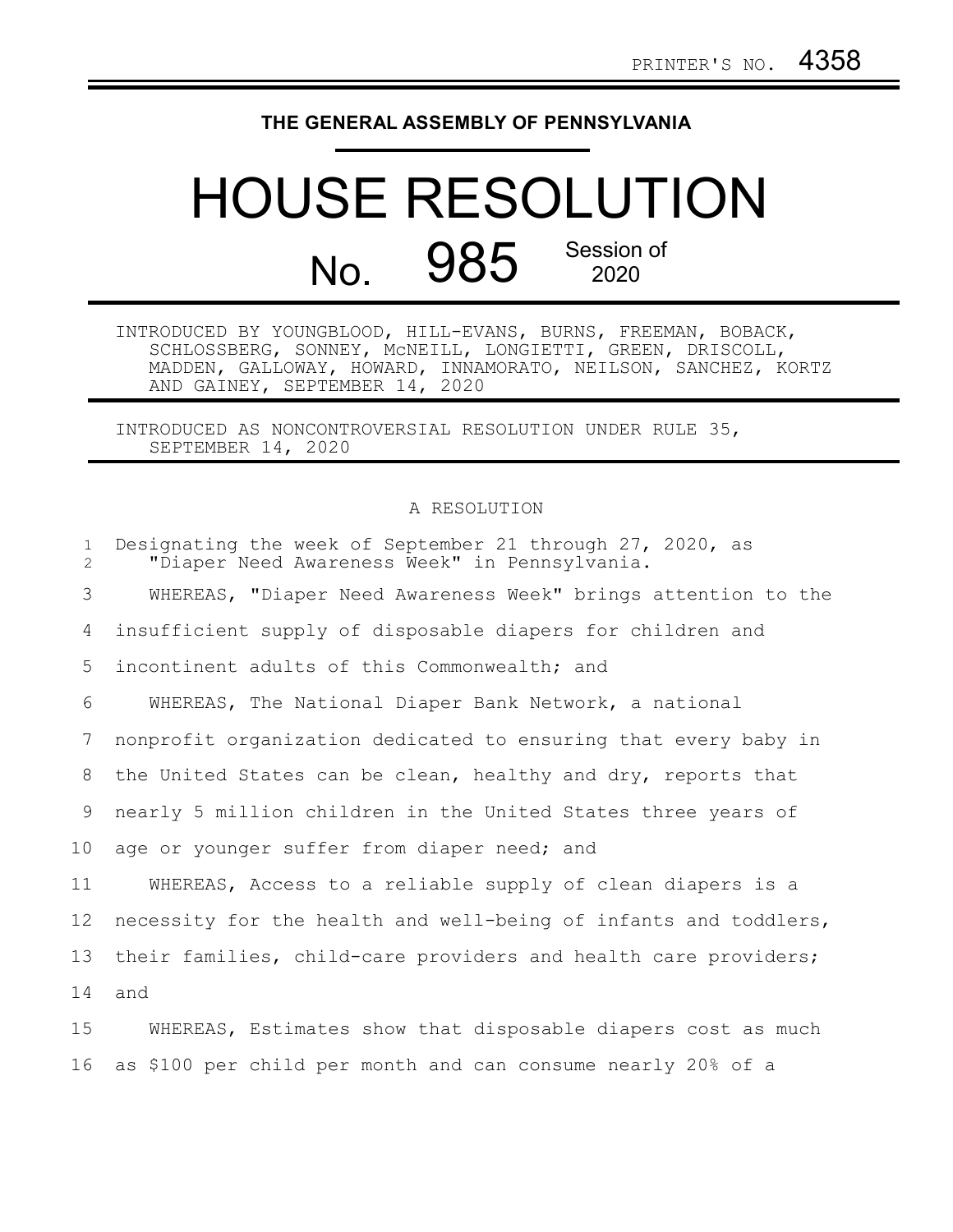family's monthly income; and 1

WHEREAS, Most infants or toddlers require an average of at least 50 diaper changes per week over three years; and WHEREAS, One in every three families find it difficult to provide diapers for their children; and 2 3 4 5

WHEREAS, A supply of diapers is usually a requirement for infants and toddlers to attend and participate in child-care programs; and 6 7 8

WHEREAS, According to the National Diaper Bank Network, infants and toddlers who participate in early education programs are three times more likely to go on to higher education; and WHEREAS, When infants and toddlers cannot participate in child-care programs, it makes it difficult for parents and guardians to participate in the workforce, which has a negative impact on the economy; and 9 10 11 12 13 14 15

WHEREAS, Infants and toddlers who are living in households with little or no access to diapers could spend a day or longer in one diaper, leading to significant potential health risks such as severe diaper rash and infections; and 16 17 18 19

WHEREAS, Most public resources, such as food stamps and the Women, Infants and Children Program, do not cover the cost of these necessary items; and 20 21 22

WHEREAS, Families living in poverty often do not have access to personal washing machines, and most coin-operated laundromats, for sanitary reasons, do not allow customers to wash cloth diapers; and 23 24 25 26

WHEREAS, Diaper need is also a significant issue for senior citizens and incontinent adults; and 27 28

WHEREAS, For seniors and incontinent adults, the lack of clean disposable undergarments poses a serious health risk that 29 30

```
20200HR0985PN4358 - 2 -
```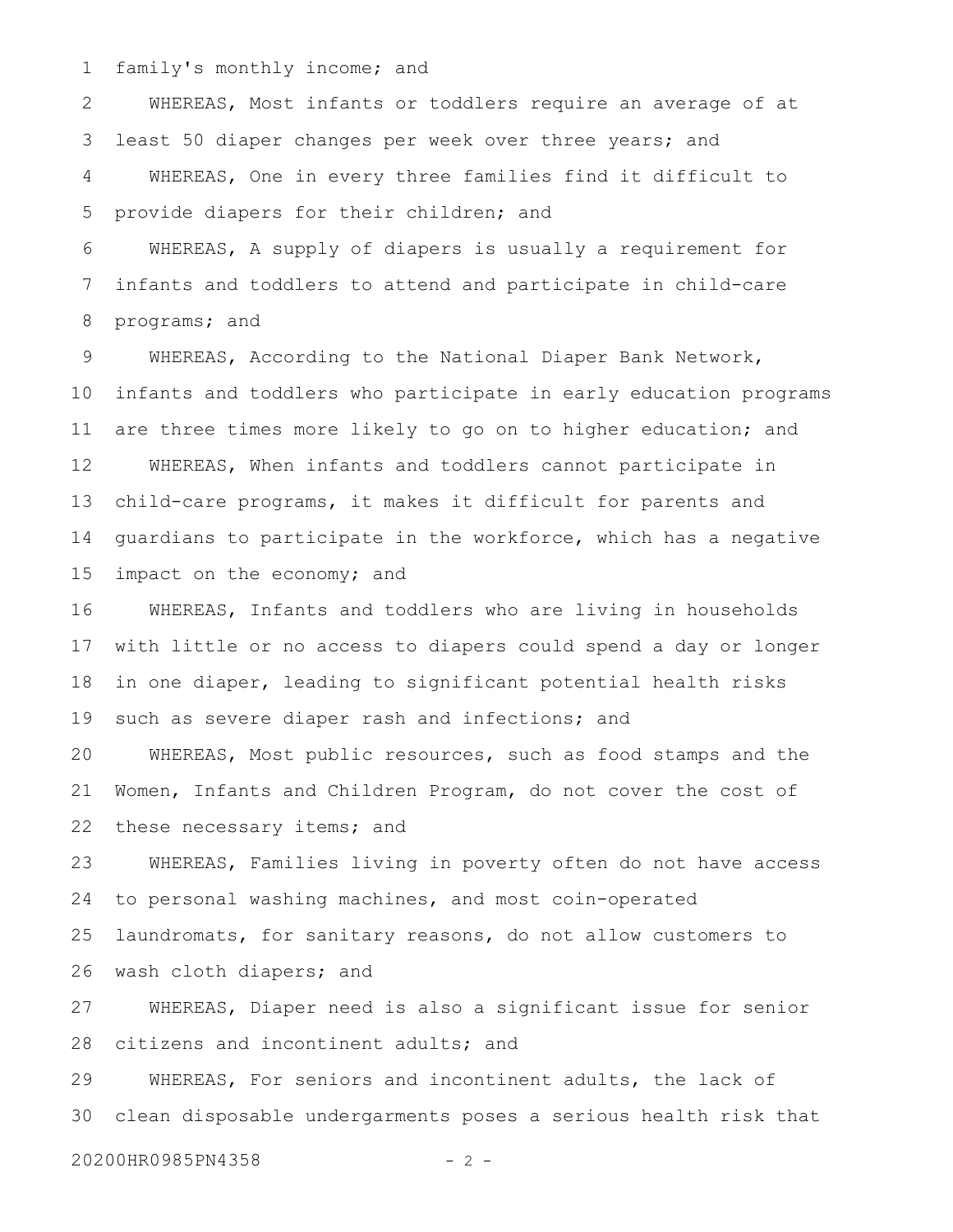could lead to extended hospital stays and even death; and WHEREAS, Incontinence products could cost as much as \$1,000 a year, which often serves as a financial burden to seniors and incontinent adults on fixed incomes; and 1 2 3 4

WHEREAS, Incontinence and the health risks and complications that may accompany it is often a barrier to seniors staying in their homes and living independently; and 5 6 7

WHEREAS, Community organizations across this Commonwealth are doing their part to help with this epidemic by hosting diaper donation drives, which are critical in providing these essential materials to working families and incontinent adults in need and raising awareness about the real implications of a widening diaper supply gap; and 8 9 10 11 12 13

WHEREAS, The National Diaper Bank Network is committed to working with community groups and raising awareness of the diaper gap in America by building the capacity of communitybased diaper banks to serve families throughout this Commonwealth; and 14 15 16 17 18

WHEREAS, There are more than 200 diaper banks recognized by the National Diaper Bank Network, distributing more than 64 million diapers annually; and 19 20 21

WHEREAS, This Commonwealth has 11 diaper banks that are recognized and are active members of the National Diaper Bank Network, distributing almost 3 million diapers per year to communities across this Commonwealth; and 22 23 24 25

WHEREAS, These diaper banks require community support and donations of diapers and dollars to allow them to continue to serve our communities; therefore be it 26 27 28

RESOLVED, That the House of Representatives designate the week of September 21 through 27, 2020, as "Diaper Need Awareness 29 30

20200HR0985PN4358 - 3 -